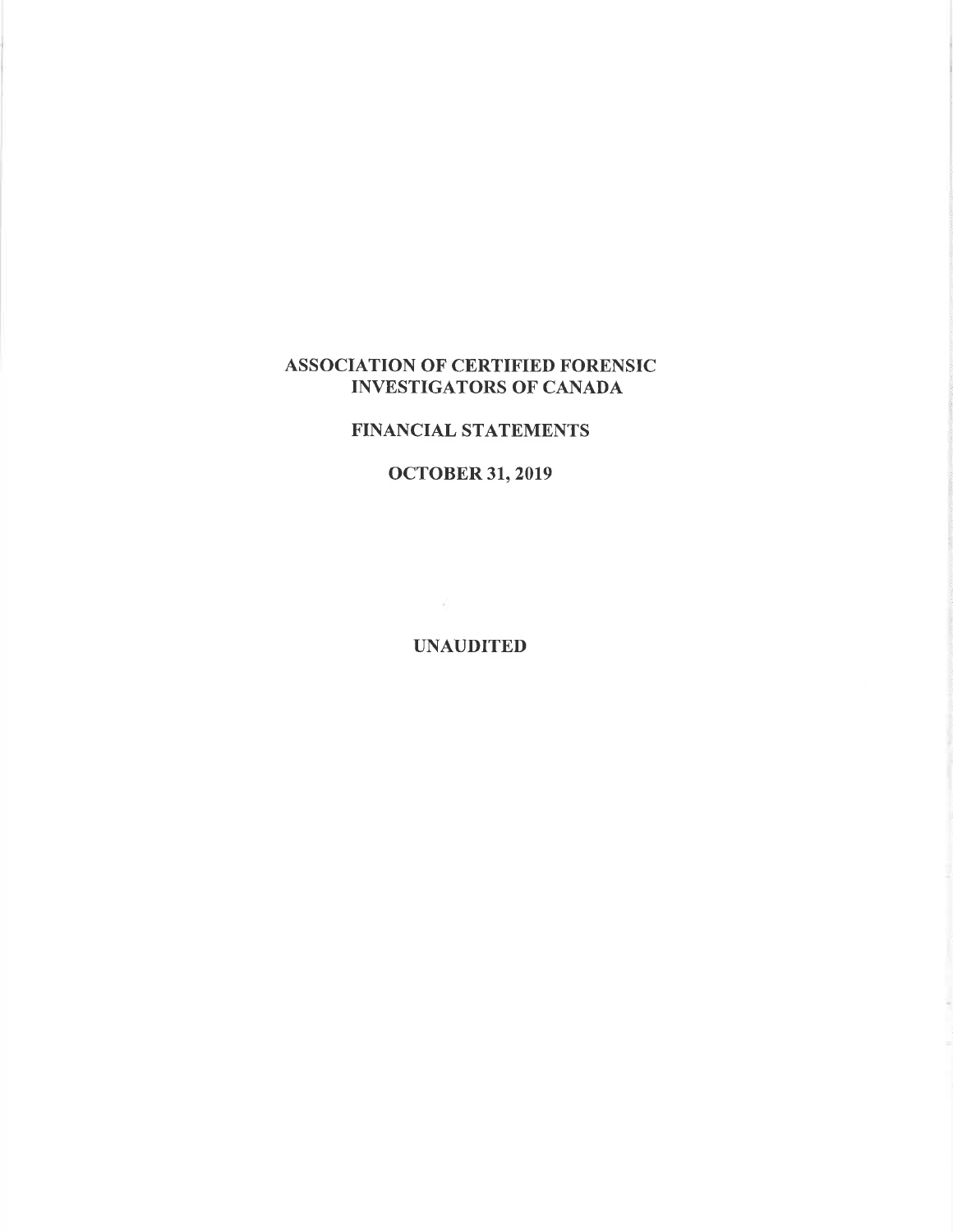# ASSOCIATION OF CERTIFIED FORENSIC INVESTIGATORS OF CANADA

# FINANCIAL STATEMENTS

# ocToBER 31,2019

# UNAUDITED

| <b>INDEX</b>                                        | <b>PAGE</b> |
|-----------------------------------------------------|-------------|
| Independent Practitioner's Review Engagement Report | $1 - 2$     |
| <b>Statement of Financial Position</b>              | 3           |
| Statement of Operations and Changes in Net Assets   | 4           |
| <b>Statement of Cash Flows</b>                      | 5           |
| Notes to the Financial Statements                   | $6 - 9$     |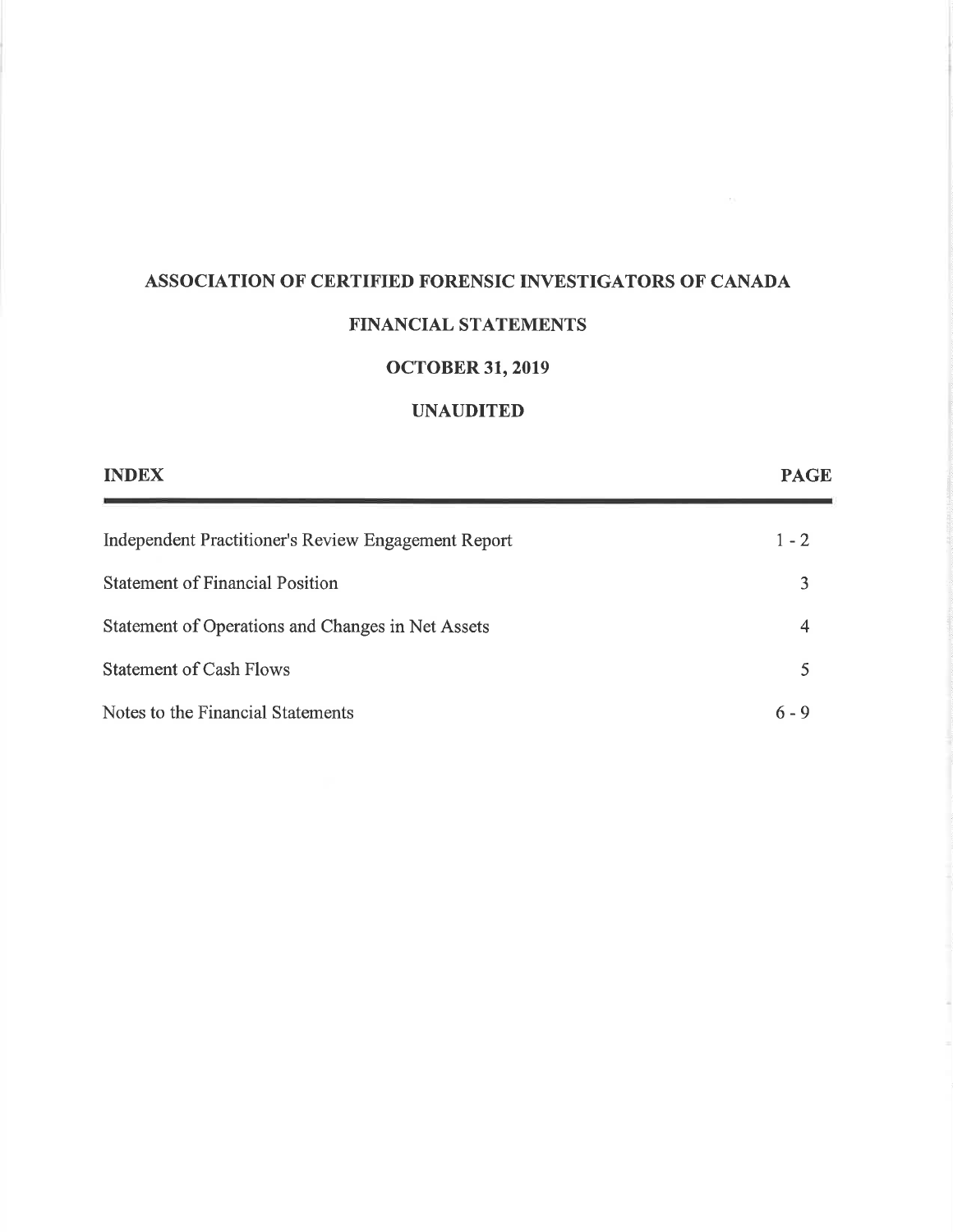

37 Main Street Toronto, Ontario M4E 2V5

Tel. 416-690-6800<br>Fax. 416-690-9919 Fax. 416-690-9919

Web Page: www.krienslarose.com

Page <sup>1</sup>

# INDEPENDENT PRACTITIONER'S REVIEW ENGAGEMENT REPORT

### To the Members of the Association of Certified Forensic Investigators of Canada

#### Report on the Financial Statements

We have reviewed the accompanying financial statements of the Association of Certified Forensic Investigators of Canada that comprise the statement of financial position as at October 31,2019, the statement of operations and changes in net assets and the statement of cash flows for the year then ended, and a summary of significant accounting policies and other explanatory information.

#### Management's Responsibility for the Financial Statements

Management is responsible for the preparation and fair presentation of these financial statements in accordance with Canadian accounting standards for not-for-profit organizations, and for such internal control as management determines is necessary to enable the preparation of financial statements that are free from material misstatement, whether due to fraud or error.

#### Practitioner's Responsibility

Our responsibility is to express a conclusion on the accompanying financial statements based on our review. We conducted our review in accordance with Canadian generally accepted standards for review engagements, which requires us to comply with relevant ethical requirements.

A review of financial statements in accordance with Canadian generally accepted standards for review engagements is a limited assurance engagement. The practitioner performs procedures, primarily consisting of making inquiries of management and others within the entity, as appropriate, and applying analytical procedures, and evaluates the evidence obtained.

The procedures performed in a review are substantially less in extent than, and vary in nature from, those performed in an audit conducted in accordance with Canadian generally accepted auditing standards. Accordingly, we do not express an audit opinion on these financial statements.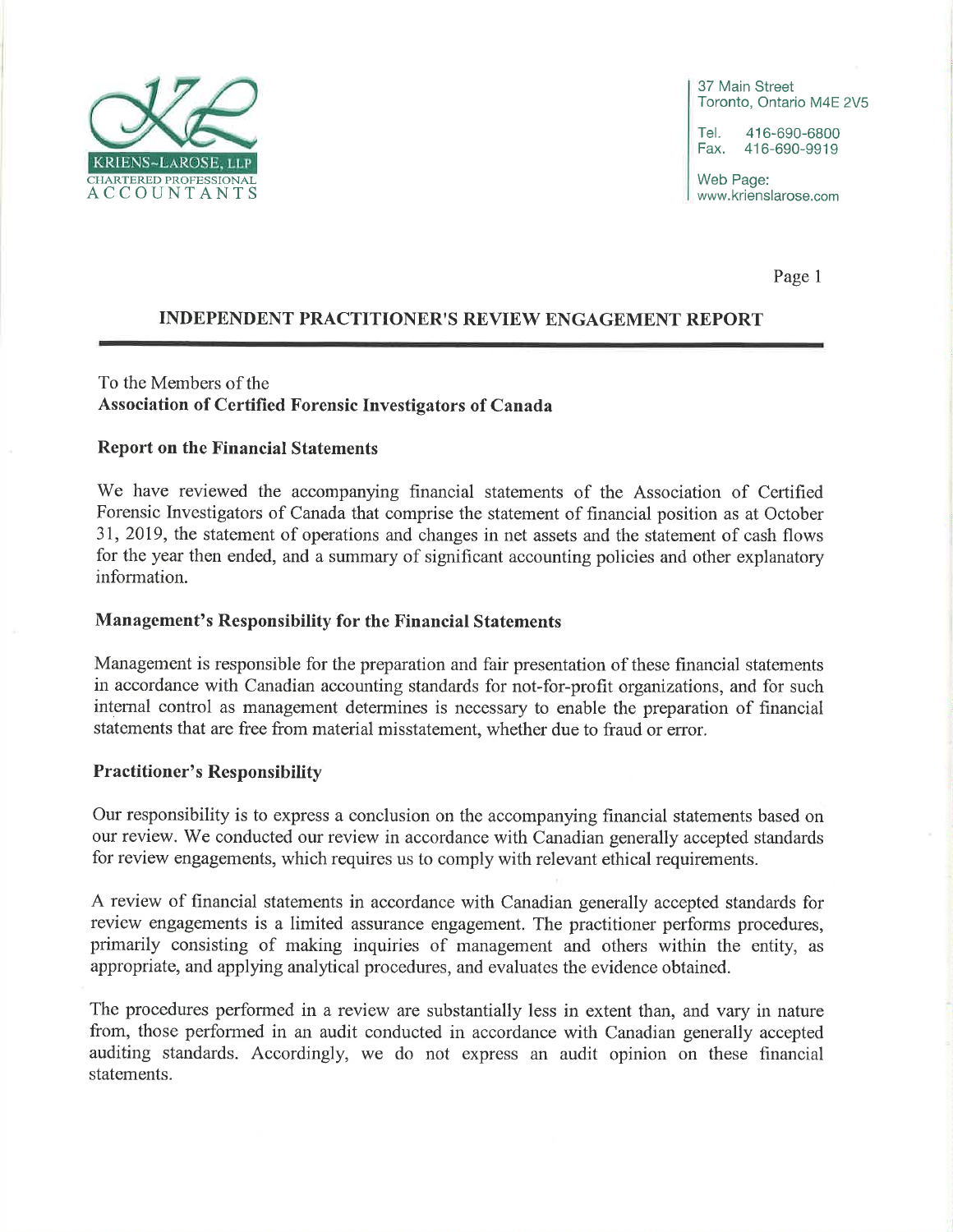

## INDEPENDENT PRACTITIONER'S REVIEW ENGAGEMENT REPORT (continued)

V

#### Conclusion

Based on our review, nothing has come to our attention that causes us to believe that the financial statements do not present fairly, in all material respects, the financial position of the Association of Certified Forensic Investigators of Canada as at October 31, 2019, and the results of its operations and its cash flows for the year then ended in accordance with Canadian accounting standards for not-for-profit organizations.

KRIENS-LAROSE, LLP

liens ~ Japone LLP

Chartered Professional Accountants Licensed Public Accountants

Toronto, Ontario January 30,2020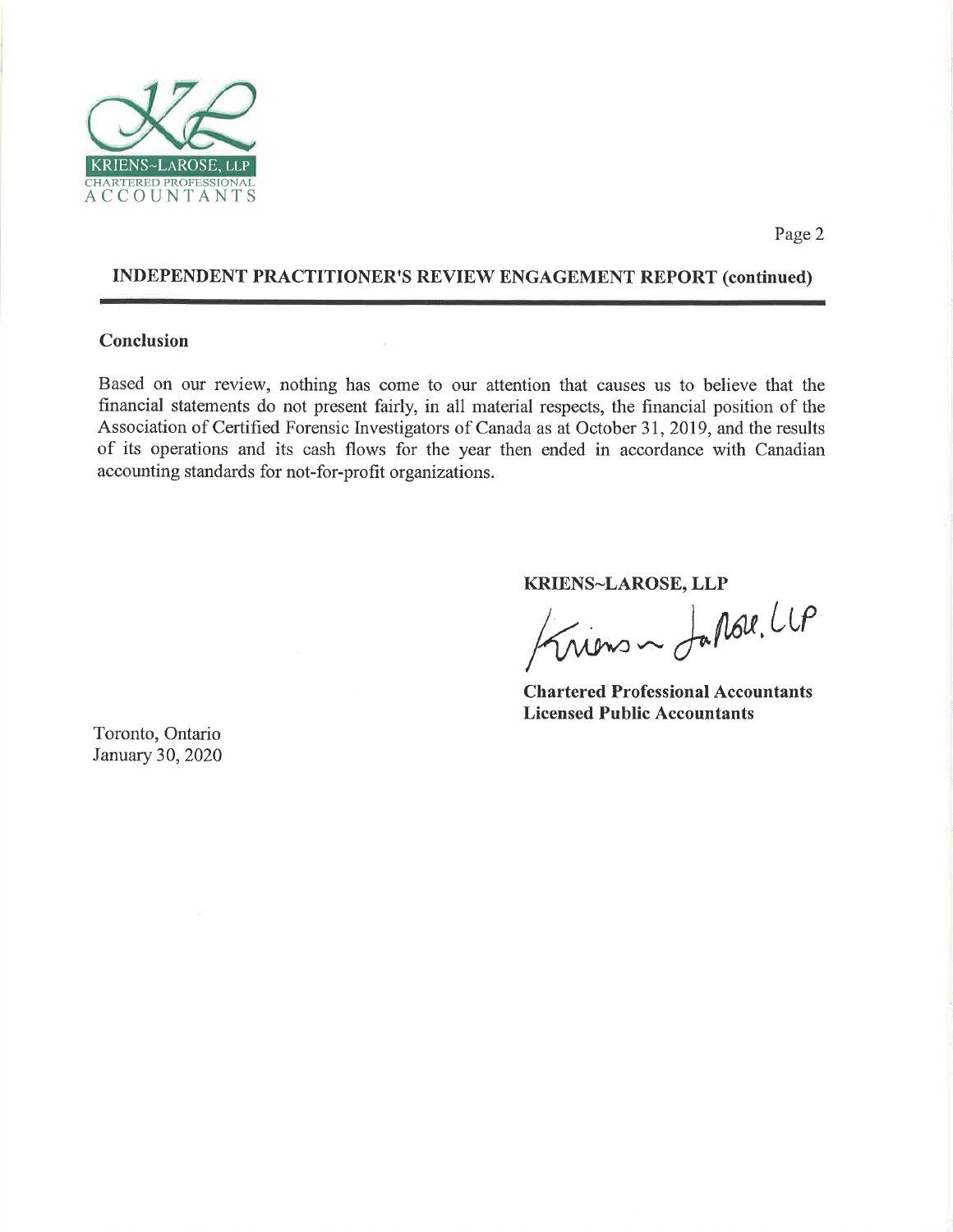# ASSOCIATION OF CERTIFIED FORENSIC INVESTIGATORS OF CANADA STATEMENT OF FINANCIAL POSITION

Page 3

AS AT OCTOBER 31, 2019

|                                                                  | 2019<br>\$              | 2018<br>\$     |  |  |
|------------------------------------------------------------------|-------------------------|----------------|--|--|
|                                                                  | <b>ASSETS</b>           |                |  |  |
| <b>CURRENT</b><br>Cash                                           | 39,590                  | 47,229         |  |  |
| Accounts receivable<br><b>HST</b> receivable<br>Prepaid expenses | 3,533<br>2,505<br>7,229 | 5,497<br>7,677 |  |  |
|                                                                  | 52,857                  | 60,403         |  |  |
| <b>CURRENT</b>                                                   | <b>LIABILITIES</b>      |                |  |  |
| Accounts payable<br>HST payable                                  | 3,000                   | 2,999<br>1,312 |  |  |
| Deferred revenue (Note 2)                                        | 16,948                  | 18,165         |  |  |
|                                                                  | 19,948                  | 22,476         |  |  |
| <b>NET ASSETS</b>                                                |                         |                |  |  |
| Unrestricted net assets                                          | 32,909                  | 37,927         |  |  |
|                                                                  | 52,857                  | 60,403         |  |  |

APPROVED ON BEHALF OF THE BOARD:

Jurel Debenton, Director lui M Egiland, Director

UNAUDITED; Refer to attached Independent Practitioner's Review Engagement Report dated January 30,2020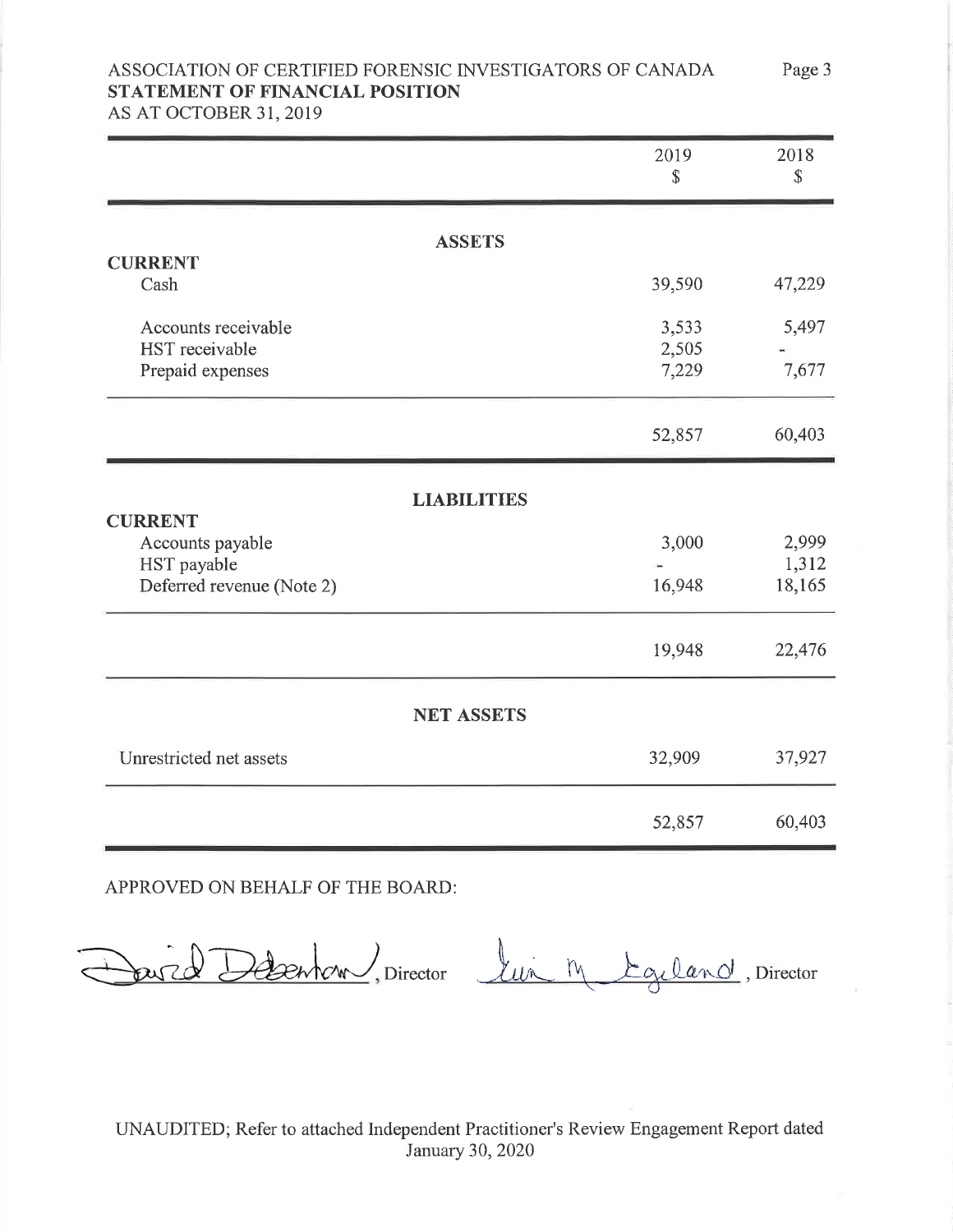# ASSOCIATION OF CERTIFIED FORENSIC INVESTIGATORS OF CANADA STATEMENT OF OPERATIONS AND CHANGES IN NET ASSETS FOR THE YEAR ENDED OCTOBER 31, 2019

|                                      | 2019<br>\$ | 2018<br>\$ |
|--------------------------------------|------------|------------|
|                                      |            |            |
| Revenues                             |            |            |
| Conference and workshop              | 37,148     | 58,076     |
| Membership                           | 33,229     | 32,279     |
| Other revenue                        | 8,459      | 12,434     |
| Total revenues                       | 78,836     | 102,789    |
| Expenses                             |            |            |
| Administration                       | 54,249     | 42,301     |
| Conference and workshop              | 16,636     | 24,400     |
| Insurance                            | 3,548      | 3,562      |
| Professional fees                    | 3,200      | 3,100      |
| Advertising and website              | 2,500      | 9,837      |
| Credit card fees                     | 2,143      | 5,774      |
| Office                               | 1,578      | 744        |
| Total expenses                       | 83,854     | 89,718     |
| Excess (deficiency) of revenues over |            |            |
| expenses for the year                | (5,018)    | 13,071     |
| Net assets, beginning of the year    | 37,927     | 24,856     |
| Net assets, end of year              | 32,909     | 37,927     |

Page 4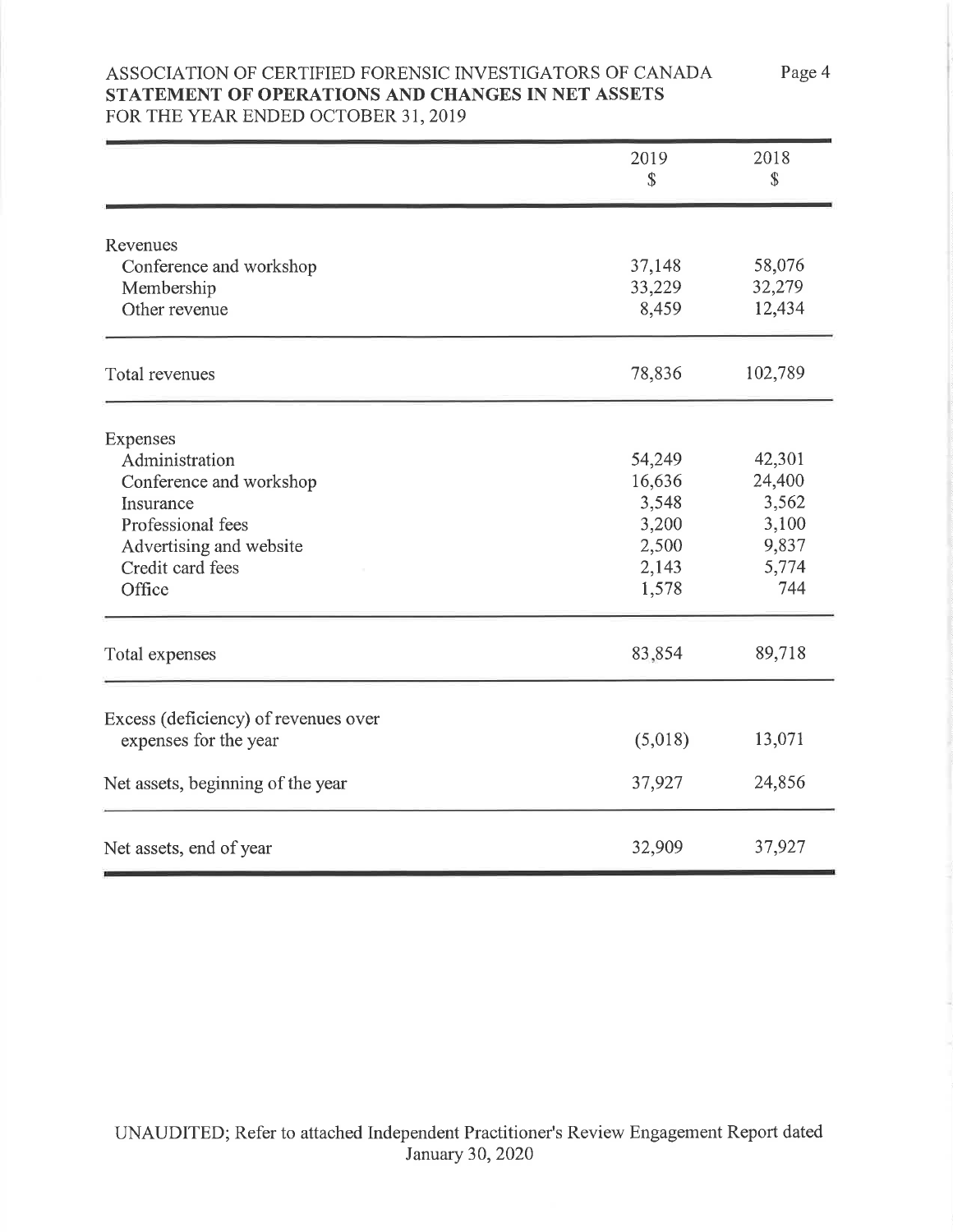# ASSOCIATION OF CERTIFIED FORENSIC INVESTIGATORS OF CANADA STATEMENT OF CASH FLOWS

FOR THE YEAR ENDED OCTOBER 31, 2019

|                                                                                                                                          | 2019<br>\$                             | 2018<br>\$                             |
|------------------------------------------------------------------------------------------------------------------------------------------|----------------------------------------|----------------------------------------|
| <b>CASH FLOW FROM OPERATING ACTIVITIES:</b>                                                                                              |                                        |                                        |
| Cash receipts from conference and workshop<br>Cash receipts from membership<br>Cash receipts from other income<br>Cash paid to suppliers | 37,448<br>33,140<br>8,995<br>(87, 222) | 58,076<br>30,028<br>12,434<br>(91,072) |
| Change in cash                                                                                                                           | (7,639)                                | 9,466                                  |
| Cash, beginning of year                                                                                                                  | 47,229                                 | 37,763                                 |
| Cash, end of year                                                                                                                        | 39,590                                 | 47,229                                 |

Page 5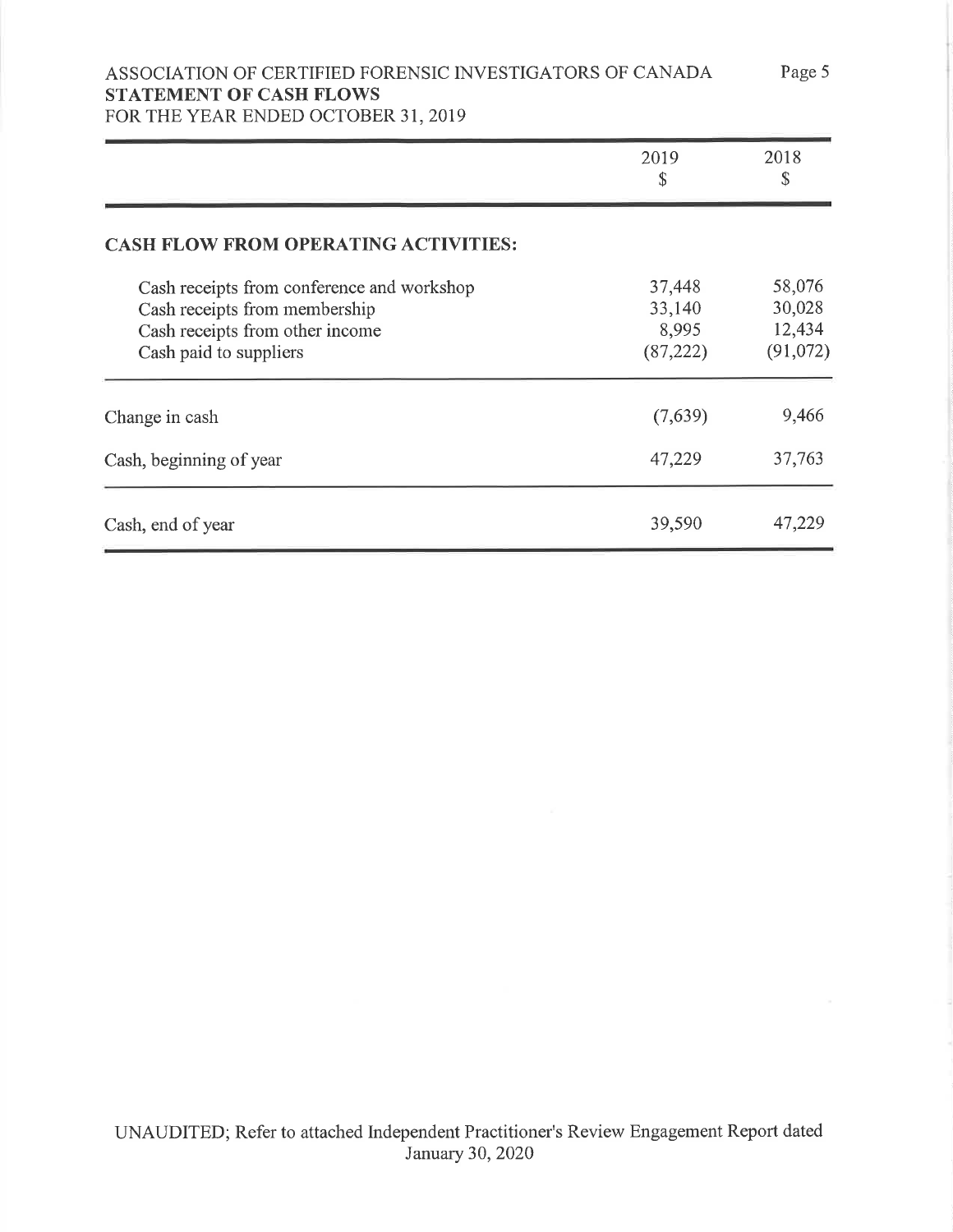# PURPOSE OF THE ORGANIZATION

The Association of Certified Forensic Investigators of Canada ("ACFI") was incorporated under the provisions of the Business Corporation Act (Canada), without share capital, on October 31, 1998. ACFI is exempt from income tax under section 149 of the Income Tax Act.

ACFI is a not-for-profit Canadian organization whose objective is to promote and foster <sup>a</sup> national forum and governing body for the affiliation of professionals who provide to the public, governments and employers, their expertise and services in the areas of fraud prevention, detection and investigation. ACFI promotes the Certified Forensic Investigator designation in Canada amongst its members and to the public as a symbol of the high standard of excellence in its field. ACFI pursues objectives for the benefit of the public at large and in service to its members.

#### 1. SIGNIFICANT ACCOUNTING POLICIES

The financial statements were prepared in accordance with Canadian accounting standards for not-for-profit organizations in Part III of the CPA Handbook and include the following significant accounting policies:

#### Financial fnstruments

The Association initially measures its financial assets and liabilities at fair value. The Association subsequently measures all its financial assets and financial liabilities at amortized cost. Changes in fair value are recognized in the statement of operations.

Financial assets measured at amortized cost include cash and accounts receivable. Financial liabilities measured at amortized cost include accounts payable.

#### Use of Estimates

The preparation of financial statements in accordance with Canadian accounting standards for not-for-profit organizations requires management to make estimates and assumptions that affect the reported amounts of assets and liabilities and disclosure of contingent assets and liabilities at the reporting date and the reported amounts of revenues and expenses for the reporting period. Actual results could differ from these estimates. Significant financial statement items that require the use of estimates are useful lives of property and equipment, rates of amortization and accrued liabilities. These estimates are reviewed periodically and adjustments are made, as appropriate, in the statement of operations in the year they become known.

#### Cash and Cash Equivalents

Cash and cash equivalents consist of cash on hand and fixed income investments with maturities of less than 90 days.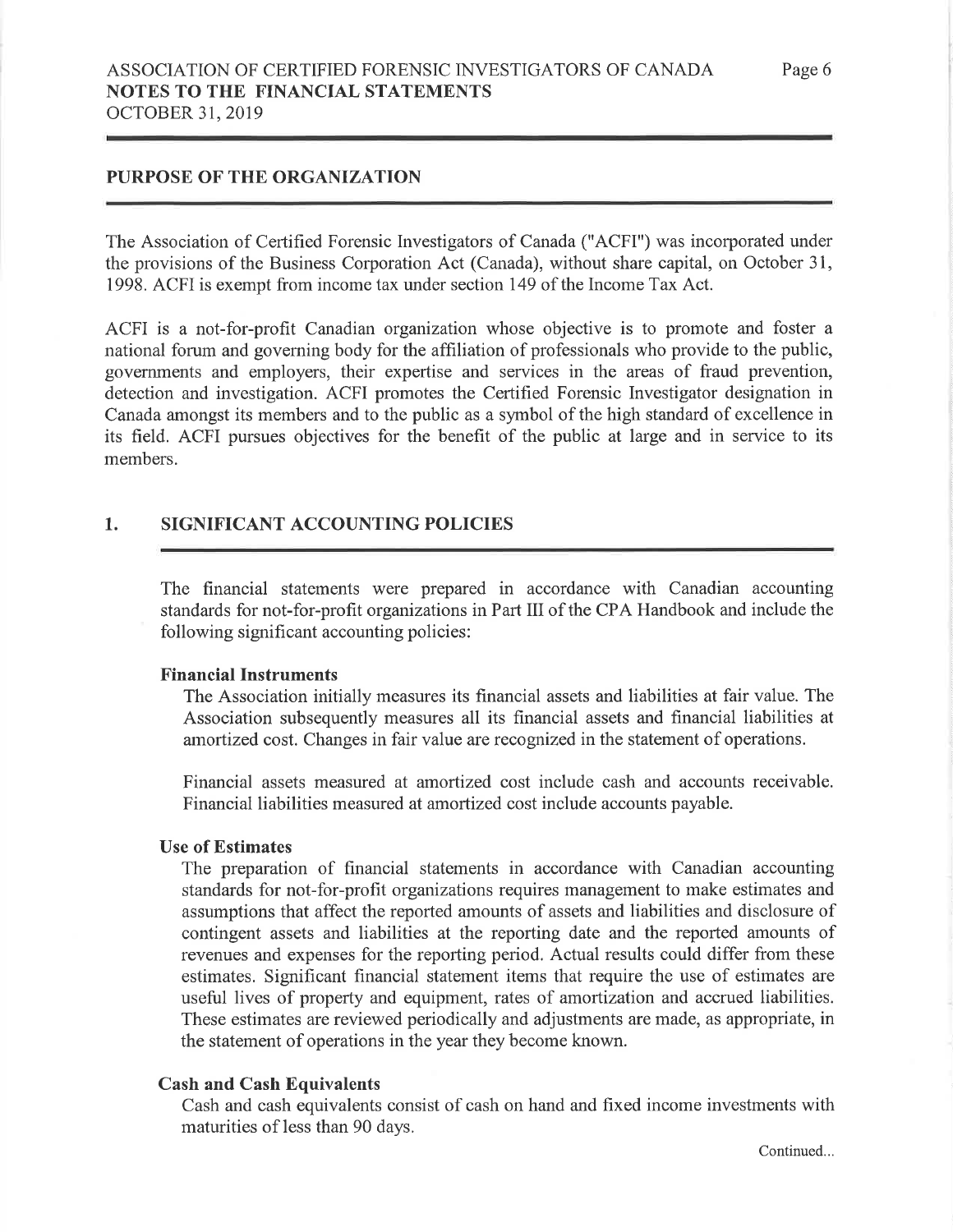# 1. SIGNIFICANT ACCOUNTING POLICIES (continued)

#### Prepaid Expenses

Prepaid expenses are recorded for goods and services to be received in the next fiscal year, whuch were paid for in the current fiscal year.

#### Revenue Recognition

The Association follows the deferral method of accounting for contributions. Unrestricted contributions are recognized as revenue when received or receivable if the amount to be received can be reasonably estimated and collection is reasonably assured. Unrestricted investment income is recognized as revenue when eamed.

#### Membership Fees

Annual membership fees are recognized as revenue when received except for membership fees received in advance of the year of membership. These are deferred to the following year.

#### Conference and Workshop Revenue

Conference and workshop revenue are recognized as revenue when the conference or workshop is presented or held.

#### Publications Revenue

Publication from the sales of the ACFI Manuals are recognized as revenue when shipped.

### Donated Services

Volunteers contribute a substantial amount of hours each year to assist ACFI in carrying out its activities. Because of these services are not normally purchased by the Association, and because of the difficulty of determining their fair value, contributed services are not recognized in the financial statements.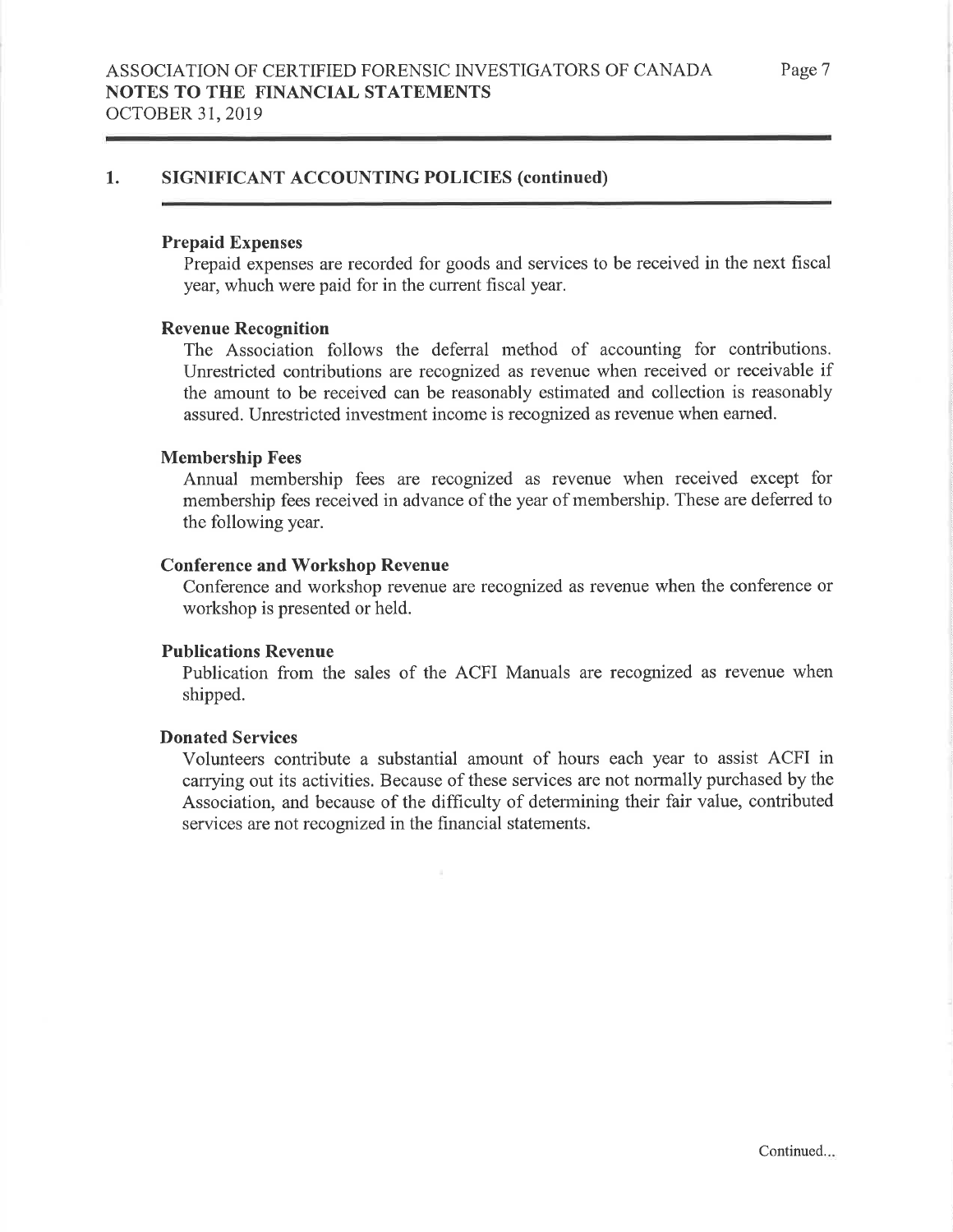# 2. DEFERRED REVENUE

Deferred revenue represents funds received in the current year that relates to a subsequent period. The balance of deferred revenue consists of membership fees paid by the year-end for the next fiscal year as follows.

|                                                                                                                 | 2019<br>S                     | 2018<br>\$                    |  |
|-----------------------------------------------------------------------------------------------------------------|-------------------------------|-------------------------------|--|
| Balance, beginning of the year<br>Membership fees received<br>Membership fees recognized as revenue in the year | 18,165<br>16,948<br>(18, 165) | 17,860<br>18,165<br>(17, 860) |  |
|                                                                                                                 | 16,948                        | 18,165                        |  |

# 3. FINANCIAL INSTRUMENTS

The Association is exposed to various risks through its financial instruments. The following presents the Association's risk exposures and concentrations at October 31, 2019.

## Credit Risk

Credit risk is the risk that one party to a financial instrument will fail to discharge an obligation and cause the other party to incur a financial loss. The Association's credit risk would occur with their accounts receivable. Actual exposure to credit losses has been minimal in prior years. The allowance for doubtful accounts is \$0 (2018: \$0).

## Liquidify Risk

Liquidity risk is the risk the Association will encounter difficulties in meeting obligations associated with financial liabilities. The Association is exposed to liquidity risk mainly in respect of its accounts payable. The Association expects to meet these obligations as they come due by generating sufficient cash flow from operations. There has been no change in the risk assessment from the prior period.